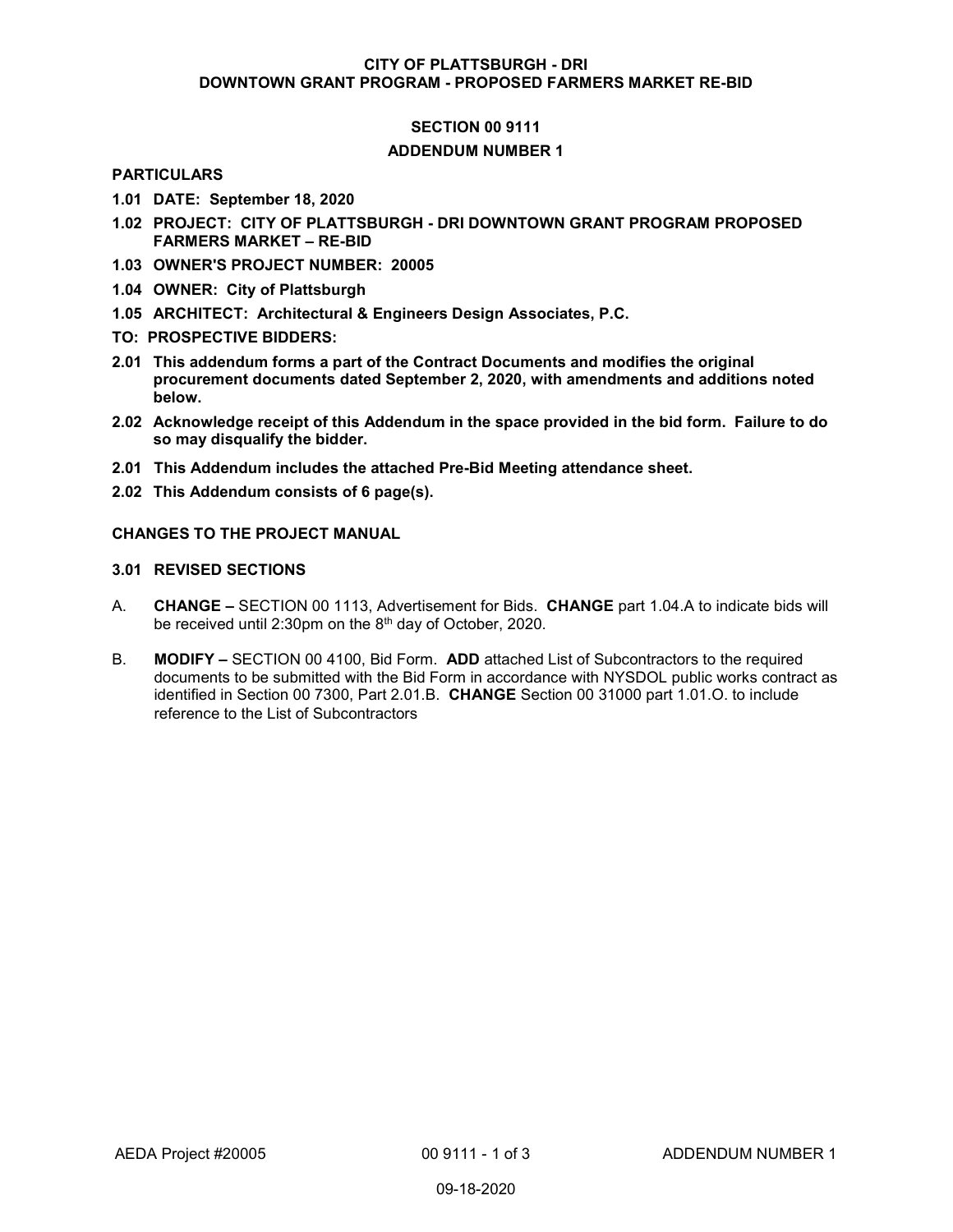#### CITY OF PLATTSBURGH - DRI DOWNTOWN GRANT PROGRAM - PROPOSED FARMERS MARKET

### CHANGES TO DRAWINGS:

# 4.01 REVISED DRAWINGS

- A. REVISE Drawing A102, Existing Conditions. CHANGE Tag #11, existing light fixtures, conduits, wiring, switches, etc. to remain. ADD Tag #16 to remove existing wall pack light at peak of gable end wall as shown in Existing Conditions 1 (B1), in its place a cover plate shall be installed on the junction box and wiring terminated per Electrical Notes – Demolition on drawing E001. CLARIFICATION Tag #02 applies to all window glazing in the existing building, Contractor shall remove, replace, and repair all glazing panels that are broken/damaged including any glazing within doors to remain.
- B. REVISE Drawing A103, Existing Conditions. CHANGE Tag #11, existing light fixtures, conduits, wiring, switches, etc. to remain. CHANGE Door 04 tag from #15 and ADD Tag #17 to replace Door 04 in accordance with the attached SK01 Door 04 Modification Sketch.
- C. REVISE Drawing A601, Room, Door, and Window Schedules. CHANGE Door 04 schedule information to the information provided on the attached SK01.
- D. REVISE Drawing E001, Electrical Notes, Legends & Schedules. DELETE fixture type D as identified in the Light Fixture Schedule. DELETE Optional L1A & B Gasketed Industrial Light Fixtures for Wet, Damp & Cold Locations at the bottom of the Light Fixture Schedule.

### CONTRACTOR REQUEST FOR INFORMATION & PRE-BID QUESTIONS

#### 5.01 RESPONSES/COMMENTS

CLARIFICATION: To elaborate on Pavement Surface Prep. Note #1 on drawing C101, the intent would be to clean the entire parking lot surface to be striped and within the pavilion area with high speed air at a minimum, where cracks contain debris, grass growth, etc. additional means would be necessary such as pressure washing or similar to achieve a clean substrate in conformance with striping paint manufacturer's requirements.

CLARIFICATION: As outlined in the Pre-Demolition Asbestos and Hazardous Material Inspection Report as prepared by KAS and included in Appendix B, it should be presumed that paint on the interior and exterior of the building may contain lead. As such the Contractor shall perform work in a manner consistent with OSHA guidelines for lead safe work activities, personal protection equipment, cleaning of paint debris, etc.

CLARIFICATION: The existing plywood ceiling in the back room as per Tag #14 on drawing A103 is to remain, ceiling to be patched and repaired prior to painting as noted including edge repair per Bulkhead Section Detail D4 on drawing A501.

CLARIFICATION: The existing wall and door separating the back room from the primary interior space is to be abated and removed per Tag #10 on drawing A102. During the Pre-Bid Meeting the replacement of this wall was discussed, the wall replacement is limited to the construction of a bulkhead as identified on drawing A111 and detailed per Bulkhead Section Detail D4 on drawing A501.

**CLARIFICATION:** Should the prevailing temperatures within the contract window ending May 1<sup>st</sup>, 2021 do not provide the prescribed Field Conditions per Section 09 9113 and paint manufacturer's requirements, the Contractor may be eligible for a Change Order to allow for time extension only for the paint application. All scraping, cleaning, and preparatory work shall be completed prior to the May 1<sup>st</sup> deadline.

CLARIFICATION: There is no available project budget or architect's estimate for the project work.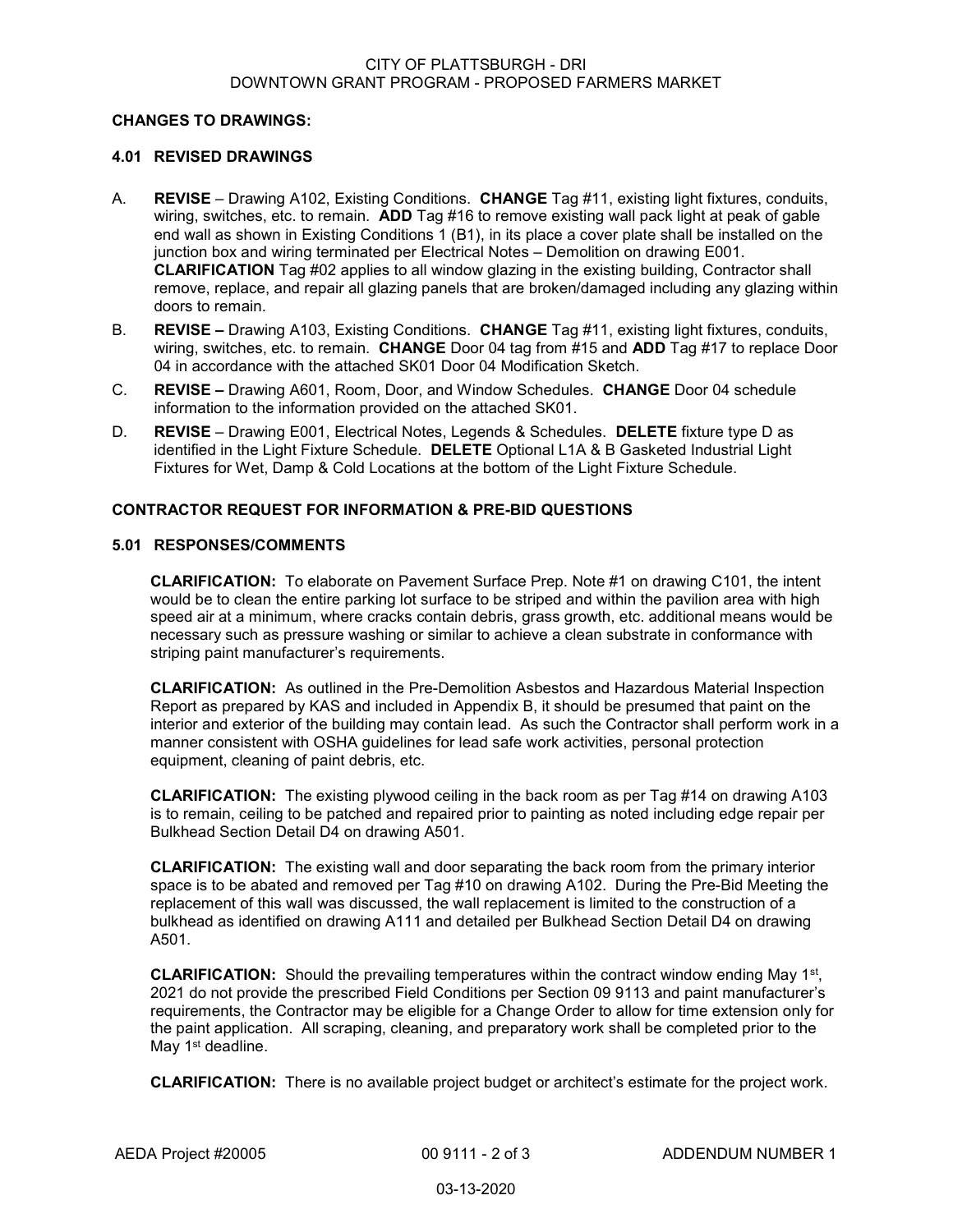## CITY OF PLATTSBURGH - DRI DOWNTOWN GRANT PROGRAM - PROPOSED FARMERS MARKET

CLARIFICATION: The reference to Bird Netting on the underside of trusses and soffits on drawing A111 is intended to indicate the need for galvanized chicken wire to be stapled to the underside of the trusses and soffits to close off access into the roof framing to prevent bird access.

END OF SECTION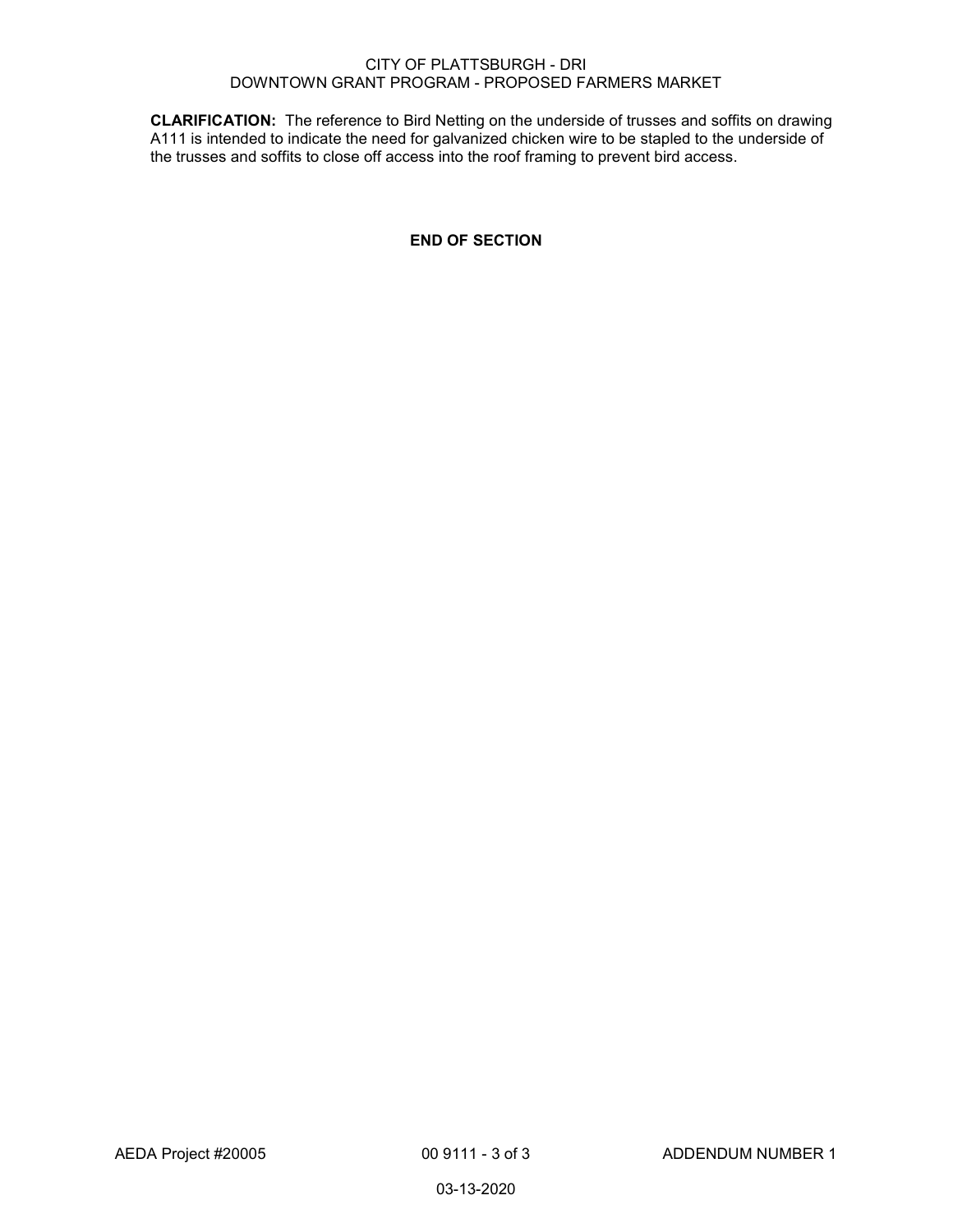Architectural & Engineering Design Associates, P.C.



| <b>PROJECT NAME</b><br><b>PRE-BID MEETING SIGN IN</b><br>September 15, 2020, 10:00AM |                 |                                                                  |  |
|--------------------------------------------------------------------------------------|-----------------|------------------------------------------------------------------|--|
| <b>COMPANY</b>                                                                       | <b>NAME</b>     | <b>PHONE/EMAIL</b>                                               |  |
| Ametal C657. Corp                                                                    | Gill Bouchard   | $518.409 - 7800$<br>emetalce potentilicom                        |  |
| Varnane                                                                              | Mike Sis kavich | $5/8 - 561 - 4010$ ex, 115<br>MSISKavich @ murnome building, con |  |
| MLB                                                                                  | JOB MACERA      | $518$ 3655356                                                    |  |
| General Congreus Constantin                                                          | Remi Joyeun     | Penn pjoyeux @ gnuil.un                                          |  |
| General Engineers Conste David L, Murchison                                          |                 |                                                                  |  |
|                                                                                      |                 |                                                                  |  |
|                                                                                      |                 |                                                                  |  |
|                                                                                      |                 |                                                                  |  |
|                                                                                      |                 |                                                                  |  |
|                                                                                      |                 |                                                                  |  |
|                                                                                      |                 |                                                                  |  |
|                                                                                      |                 |                                                                  |  |
|                                                                                      |                 |                                                                  |  |

Architectural & Engineering Design Associates, P.C. - 1246 Route 3, P.O. Box 762, Plattsburgh, NY 12901<br>Tel. 518.562.1800 Fax. 518.562.1702 Email jkrupka@aedapc.com Web www.aedapc.com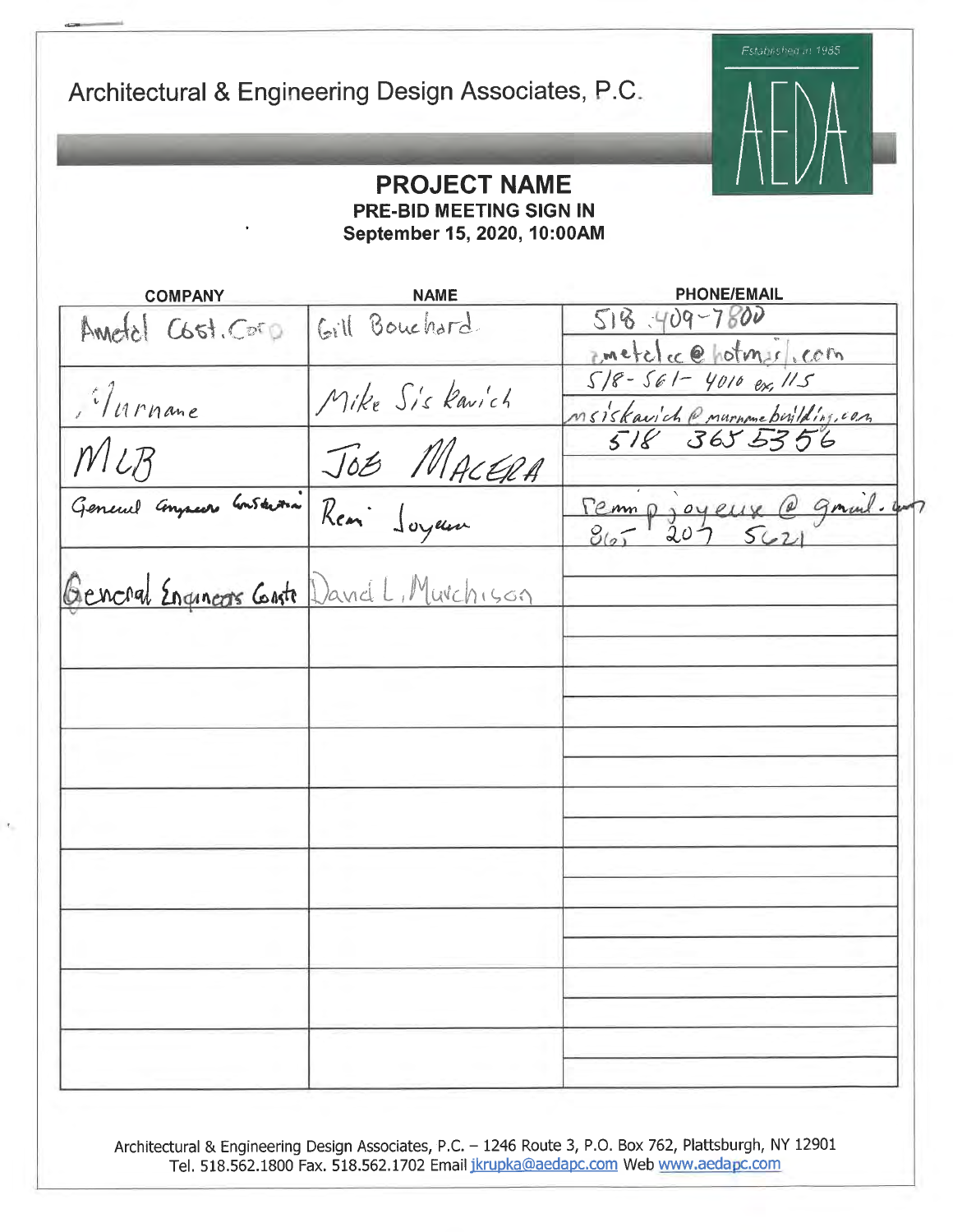# CITY OF PLATTSBURGH - DRI DOWNTOWN GRANT PROGRAM – PROPOSED FARMERS MARKET – RE-BID

# LIST OF SUBCONTRACTORS

Each bidder on a public work contract, where the preparation of separate specifications is not required, shall submit with its bid a separate sealed list that names each subcontractor that the bidder will use to perform work on the contract, and the agreed-upon amount to be paid to each, for: (a) plumbing and gas fitting, (b) steam heating, hot water heating, ventilating and air conditioning apparatus and (c) electric wiring and standard illuminating fixtures. After the low bid is announced, the sealed list of subcontractors submitted with such low bid shall be opened and the names of such subcontractors shall be announced, and thereafter any change of subcontractor or agreed-upon amount to be paid to each shall require the approval of the public owner, upon a showing presented to the public owner of legitimate construction need for such change, which shall be open to public inspection.

| (a) PLUMBING SUBCONTRACTOR:   |                         |
|-------------------------------|-------------------------|
|                               | (Complete company name) |
| Bid: \$                       |                         |
| (b) HVAC SUBCONTRACTOR:       | (Complete company name) |
| Bid: \$                       |                         |
|                               |                         |
| (c) ELECTRICAL SUBCONTRACTOR: |                         |
|                               | (Complete company name) |
| Bid: \$                       |                         |